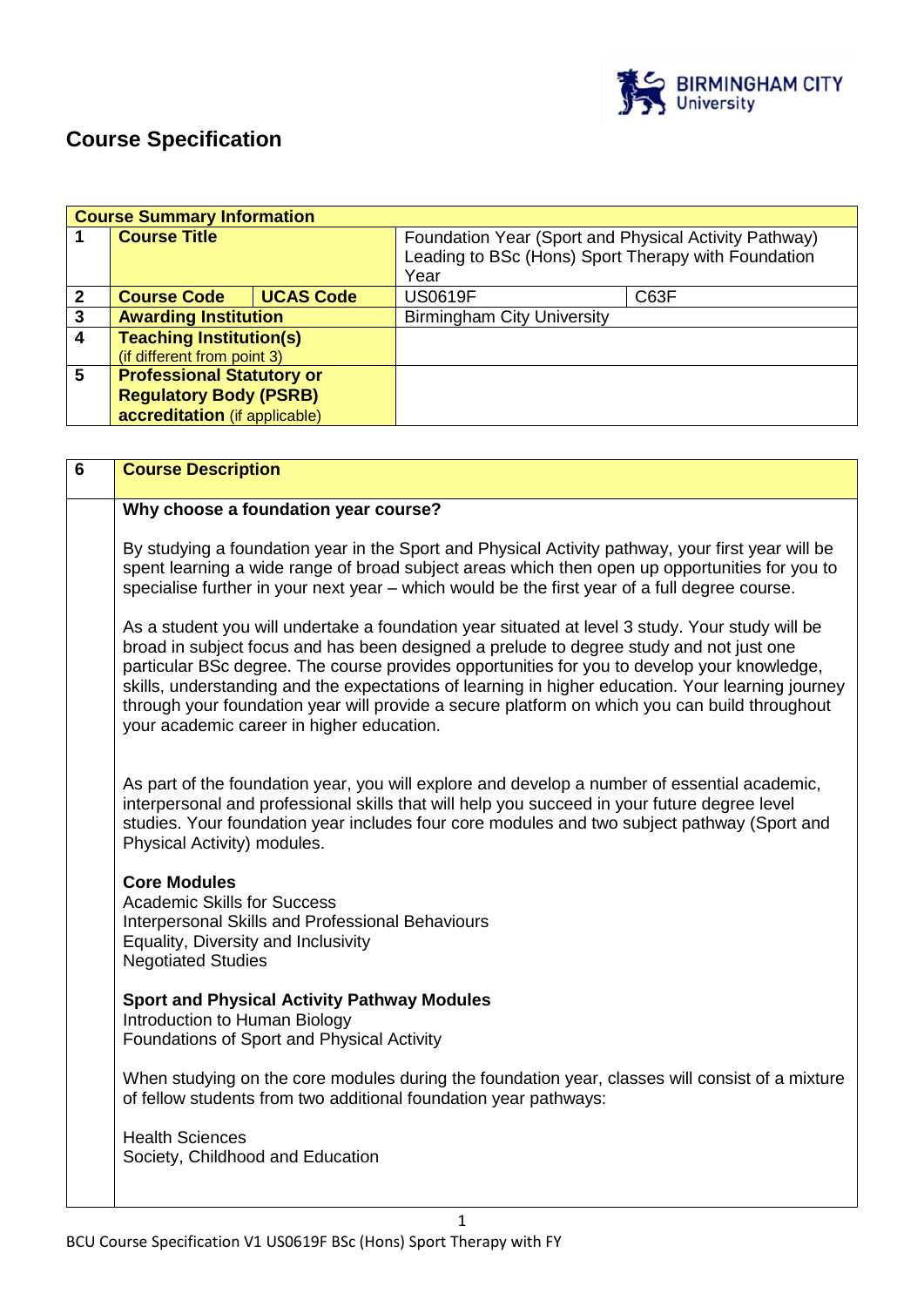

This has been done to provide you will opportunities to learn and share knowledge from within a diverse learning community. For subject pathway modules you can expect to study alongside fellow students with similar subject interests, allowing for the development and sharing of discipline-based knowledge. Right from the start you will be asked to consider the all-inclusive nature of the roles played within the Sport and Physical Activity pathway.

## **Please note: entry requirements for degree course**

Upon completion of your Foundation Year, if your chosen course is regulated by a professional body such as the Nursing and Midwifery Council, Health and Care Professions Council or the National College for Teaching and Leadership, you will be required to successfully complete the University's selection process for the specific course which will include an interview in order to proceed onto year one of the full degree course. Entry onto year one of the degree course will also be subject to a satisfactory DBS and Occupational Health Assessment if these are required for your chosen course.

|    | <b>Course Awards</b>                                  |       |                                  |
|----|-------------------------------------------------------|-------|----------------------------------|
| 7a | <b>Name of Final Award</b>                            | Level | <b>Credits</b><br><b>Awarded</b> |
|    |                                                       |       |                                  |
| 7b | <b>Exit Awards and Credits Awarded</b>                |       |                                  |
|    | Foundation Certificate in Sport and Physical Activity |       | 120                              |

| <b>Derogation from the University Regulations</b> |  |
|---------------------------------------------------|--|
| Not                                               |  |

| 9         | <b>Delivery Patterns</b> |                 |                          |                |
|-----------|--------------------------|-----------------|--------------------------|----------------|
|           | <b>Mode(s) of Study</b>  | <b>Location</b> | <b>Duration of Study</b> | Code           |
| Full Time |                          | City South      | vear                     | <b>US0619F</b> |

## **10 Entry Requirements**

The admission requirements for this course are stated on the course page of the BCU website at <https://www.bcu.ac.uk/>or may be found by searching for the course entry profile located on the UCAS website.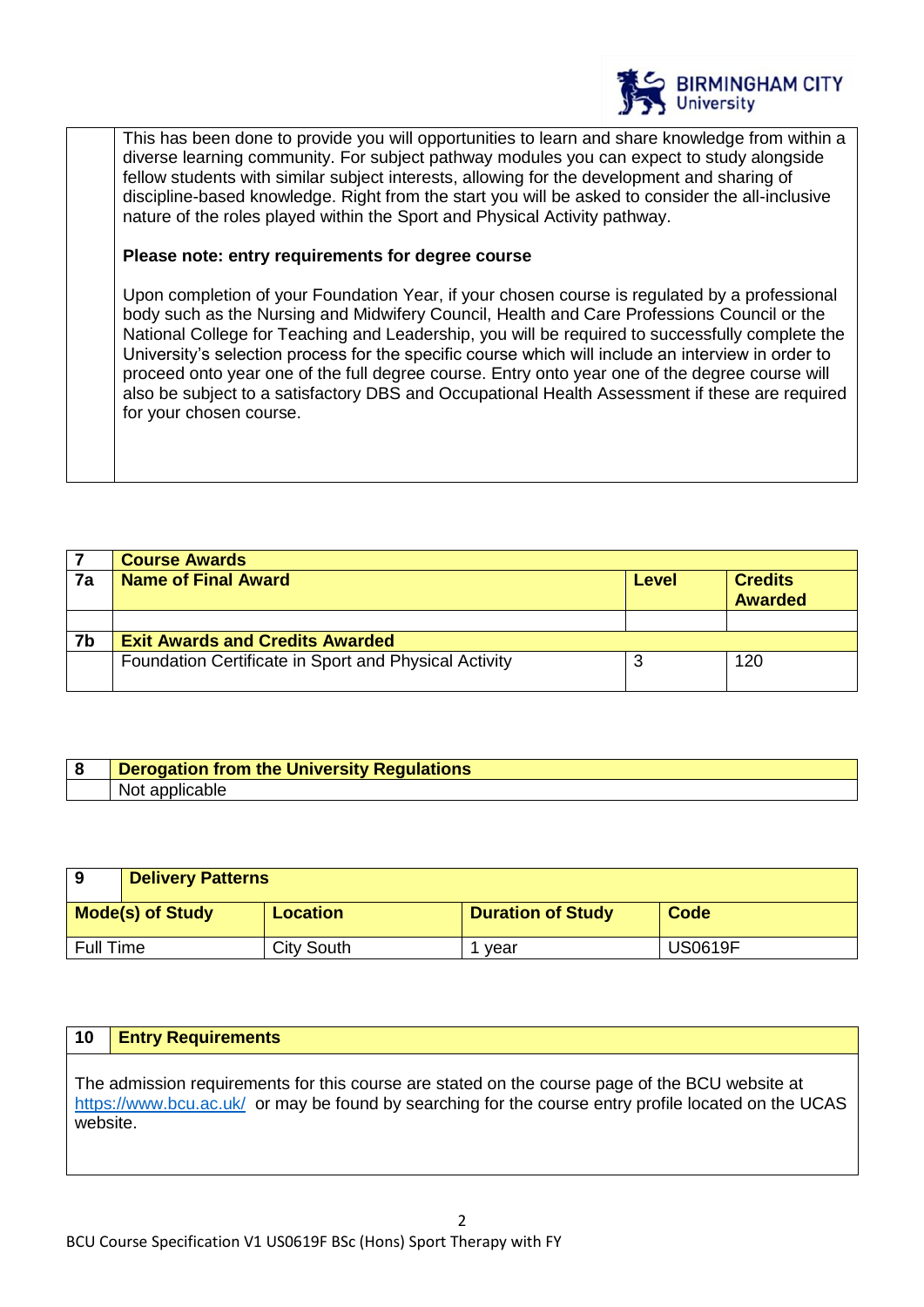

| $\overline{11}$         | <b>Course Learning Outcomes</b>                                                                    |  |  |
|-------------------------|----------------------------------------------------------------------------------------------------|--|--|
|                         | By the end of your course you will:                                                                |  |  |
| $\mathbf 1$             | Have a broad and deep knowledge of education in all areas of life, both in and outside schools.    |  |  |
| $\overline{2}$          | Understand how education interacts with other disciplines, including history, law, politics,       |  |  |
|                         | sociology, and psychology.                                                                         |  |  |
| $\mathbf{3}$            | Become a confident, ambitious learner with a reflective approach to your learning and              |  |  |
|                         | development.                                                                                       |  |  |
| $\overline{\mathbf{4}}$ | Be a critical, rational and innovative thinker, who is confident, adaptable and capable of         |  |  |
|                         | independent enquiry.                                                                               |  |  |
| ${\bf 5}$               | Conceive, develop and investigate research questions using appropriate methods.                    |  |  |
| 6                       | Have the ability to critically engage with, organise, and analyse information from a range of      |  |  |
|                         | sources.                                                                                           |  |  |
| $\overline{7}$          | Be able to apply effective time management and organisational skills.                              |  |  |
| $\bf 8$                 | Demonstrate confident communication skills and cultural competence.                                |  |  |
| 9                       | Be ready to take your place as an active, co-operative and responsible citizen in local and global |  |  |
|                         | society.                                                                                           |  |  |
| $\overline{10}$         | Be readily employable, and well-equipped for active lifelong learning and professional practice.   |  |  |
| 11                      | Conduct yourself in a manner that is consistent with the values of your future profession.         |  |  |
| 12                      | Become an autonomous learner, who is confident, adaptable and capable of independent               |  |  |
|                         | enquiry                                                                                            |  |  |
| 13                      | Demonstrate a commitment to continuing personal and professional development and career            |  |  |
|                         | planning.                                                                                          |  |  |
| 14                      | Demonstrate an ability to adapt behaviours in accordance with diverse cultural needs.              |  |  |
| 15                      | Show sensitivity to contextual and interpersonal behaviours.                                       |  |  |
| $\overline{16}$         | Have a wide range of intellectual and key skills, and reflective approach to learning.             |  |  |
| 17                      | Demonstrate excellent communication skills through a variety of modes and cultural awareness.      |  |  |
| 18                      | Exhibit skills of academic writing and presentation results.                                       |  |  |
| 19                      | Demonstrate a wide-range of transferable skills to appropriately prepare for higher levels of      |  |  |
|                         | study and employment (e.g. communication and literacy, problem solving, numerical techniques,      |  |  |
|                         | independent learning and working, teamwork, ICT etc.).                                             |  |  |
| 20                      | Be able to apply effective time management and organisational skills.                              |  |  |
| $\overline{21}$         | Be able to work effectively in a multidisciplinary team and adopt a partnership approach.          |  |  |
| 22                      | Adopt and integrate multiple perspectives and explore the relationships between them.              |  |  |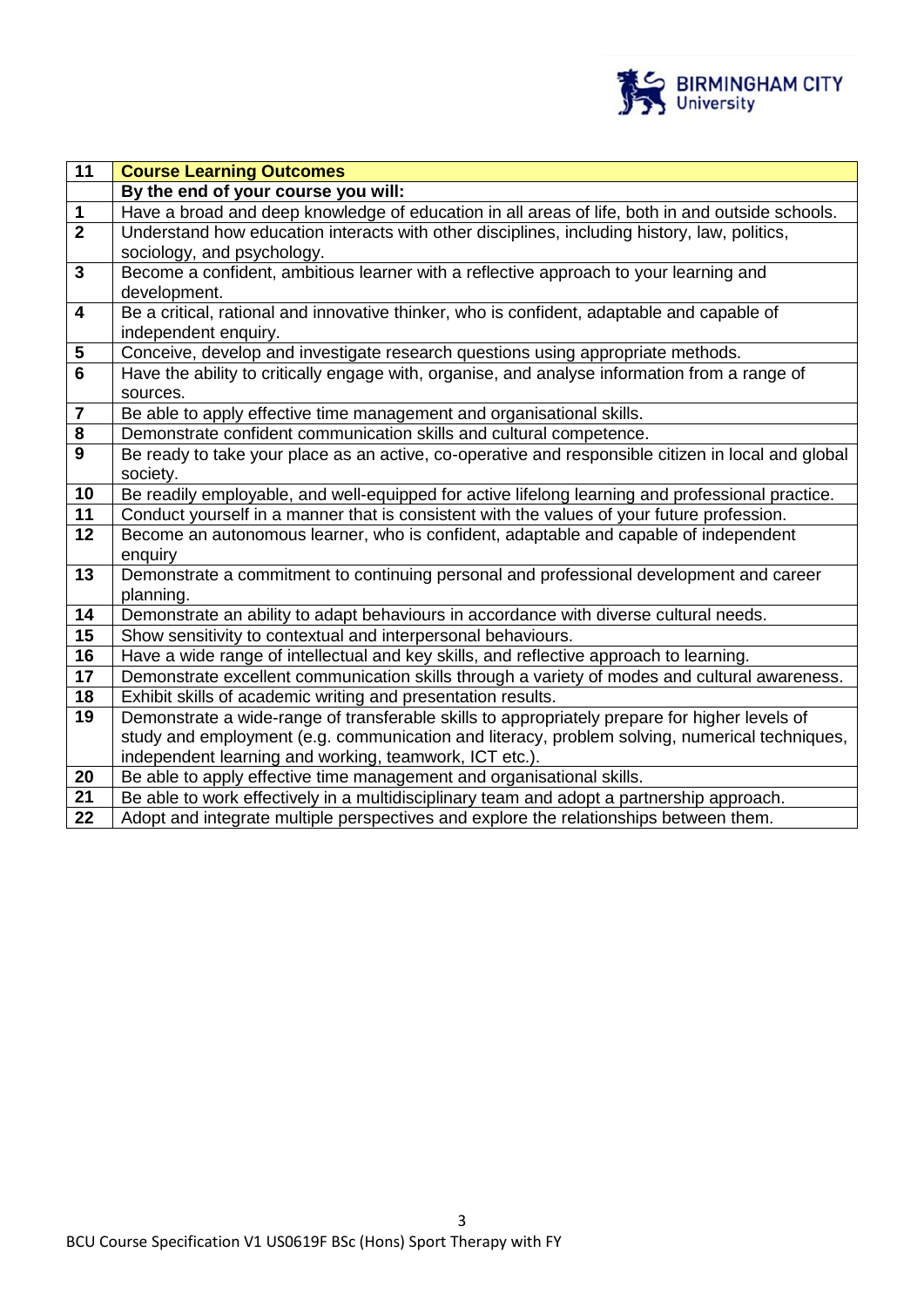

## **12 Course Requirements**

#### **12a Level 3:**

*In order to complete this course a student must successfully complete all the following CORE modules (totalling 120 credits):*

| <b>Module Code</b> | <b>Module Name</b>                                      | <b>Credit Value</b> |
|--------------------|---------------------------------------------------------|---------------------|
| <b>HEL3000</b>     | <b>Academic Skills for Success</b>                      | <b>20</b>           |
| <b>HEL3001</b>     | <b>Interpersonal Skills and Professional Behaviours</b> | 20                  |
| <b>HEL3002</b>     | <b>Equality, Diversity and Inclusivity</b>              | <b>20</b>           |
| <b>HEL3003</b>     | <b>Negotiated Studies</b>                               | 20                  |
| <b>HEL3006</b>     | Introduction to Human Biology                           | 20                  |
| <b>HEL3007</b>     | Foundations of Sport and Physical Activity              | 20                  |